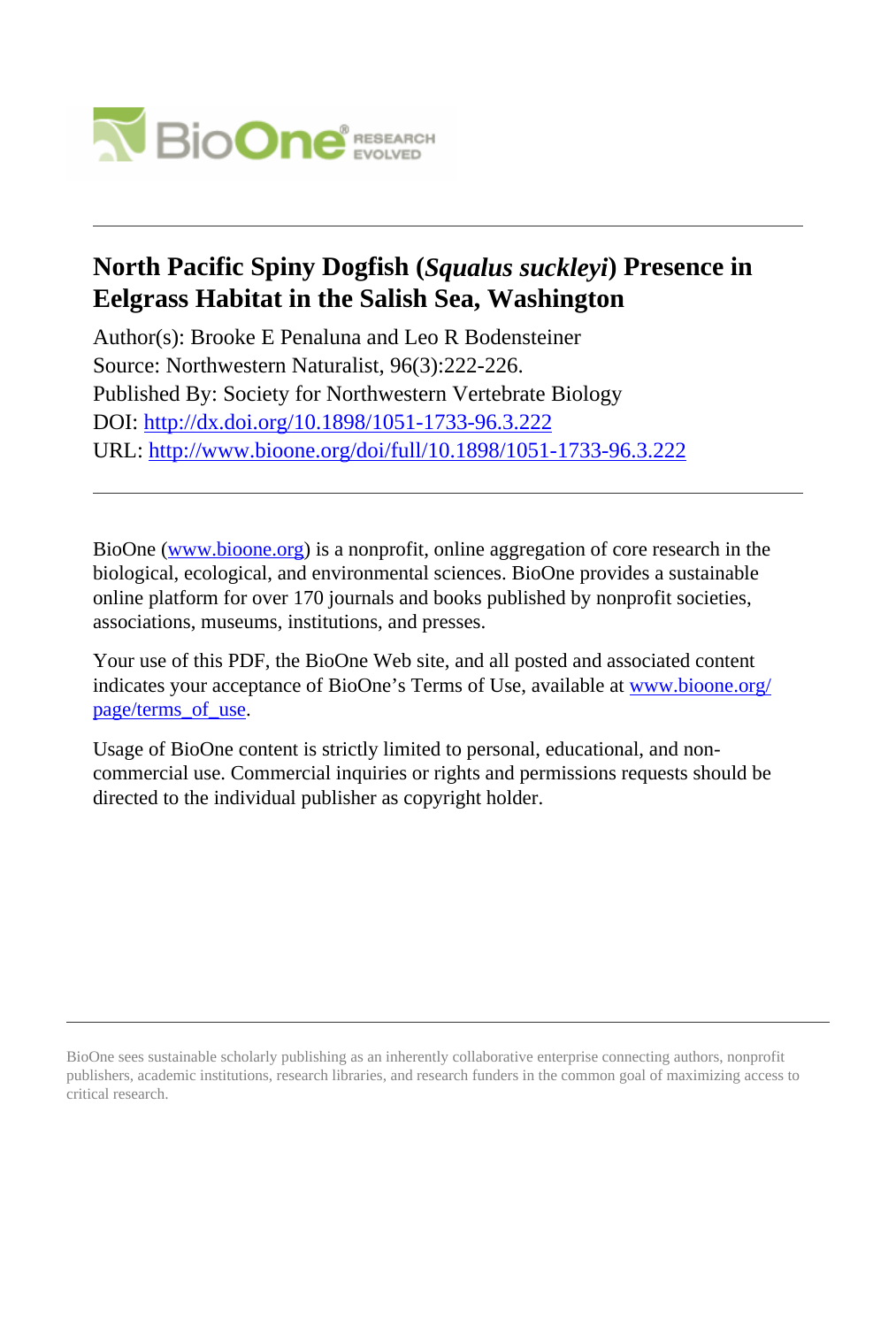## NORTH PACIFIC SPINY DOGFISH (SQUALUS SUCKLEYI) PRESENCE IN EELGRASS HABITAT IN THE SALISH SEA, WASHINGTON

BROOKE E PENALUNA AND LEO R BODENSTEINER

Key words: eelgrass, mesopredator, Oncorhynchus, Pacific Herring, Puget Sound, salmon, Spiny Dogfish, Squalus suckleyi, Zostera marina

Eelgrass (Zostera marina) is the dominant seagrass along the Pacific North American Coast, providing complex physical structure, high trophic productivity, and protection from predators (Phillips 1984; Simenstad 1994). Because of these multiple functions, many fish species and life stages use Eelgrass beds more than other nearshore habitat types (Dean and others 2000; Murphy and others 2000; Johnson and Thedinga 2005). Currently, there is growing evidence identifying nearshore habitats as places that may be regularly inhabitated by large-bodied fish, including sharks (Tobin and others 2014), but it is not clear how much sharks use Eelgrass habitat. In other parts of North America, several sharks have been reported inhabiting Eelgrass habitat, including Sandbar Sharks (Carcharhinus milberti) in Chesapeake Bay, Maryland and Virginia (Orth and Heck 1980), Leopard Sharks (Triakis semifasciata) in Humboldt Bay, California (Ebert and Ebert 2005), and Gray Smooth-hound Sharks (Mustelus californicus) in Bolsa Chica, Orange County, California (Espinoza and others 2011). Conversely, reports of sharks are rare in Eelgrass beds in the Salish Sea region, which is located between the southwestern tip of British Columbia and the northwestern tip of Washington (Fig. 1; Farrer 2009). In this region, North Pacific Spiny Dogfish (Squalus suckleyi Girard 1854; Ebert and others 2010), hereafter Spiny Dogfish, are currently considered an abundant upper trophic level predator (Harvey and others 2010). Although Spiny Dogfish have been documented as making local movements along the nearshore in Puget Sound, Washington (Andrews and Harvey 2013), they have not generally been reported in Eelgrass habitat. Spiny Dogfish, however, have been captured in sand and Eelgrass habitat in Samish Bay, Washington, using overnight commercial gill net sets (Farrer

2009). Here we document the use of Eelgrass habitat by Spiny Dogfish.

We conducted our study in Padilla Bay National Estuarine Research Reserve, Mount Vernon, Washington. Padilla Bay sustains one of the most extensive Eelgrass beds in the inner Salish Sea region (Berry and others 2003; Fig. 1). The shallow estuary covers nearly 4500 ha, of which  $>3200$  ha is Eelgrass of both the native Z. marina and the non-native Z. japonica (Shull 1999). Padilla Bay differs from most estuaries in the region because it has become isolated from major rivers as it has filled with sediment from the Skagit River to the south, and the Eelgrass has thrived in the absence of a major freshwater input. However, drainage from adjacent agricultural lands enters via sloughs with tidegates. Other nearby sources of freshwater are the Samish River to the north and the Skagit River via the Swinomish Channel to the south. Tides in the region are mixed semidiurnal.

We sampled 3 sites along major tidal channels in contiguous Z. marina habitats that were located over mud bottoms. These sites were located in the north (Short Channel), middle (Middle Channel), and south (Bayview Channel) portions of Padilla Bay (Fig. 1). At each site, we sampled 2 adjacent locations to have replicate samples, thereby completing 6 overnight gill-net sets for each month of May, June, and July of 2004. We trawled during the day to characterize the fish assemblage in the shallows (Penaluna 2006), and we set gill nets overnight in Eelgrass locations parallel to the adjacent tidal channel to document nocturnal movements of larger fishes. Each 15-m by 2-m experimental gill net was composed of five 3-m panels, with square mesh size increments of 12, 25, 38, 50, and 68 mm, with lead- and foam-core lines. We sampled when tidal elevations ranged from –1.5- to –3.0-m mean lower low water. Catch per unit of effort (CPUE) was measured as number of fish per net-hour.

The highest CPUEs of Spiny Dogfish captured during overnight gill-net sets were recorded in June and July (Table 1; Fig. 2). Spiny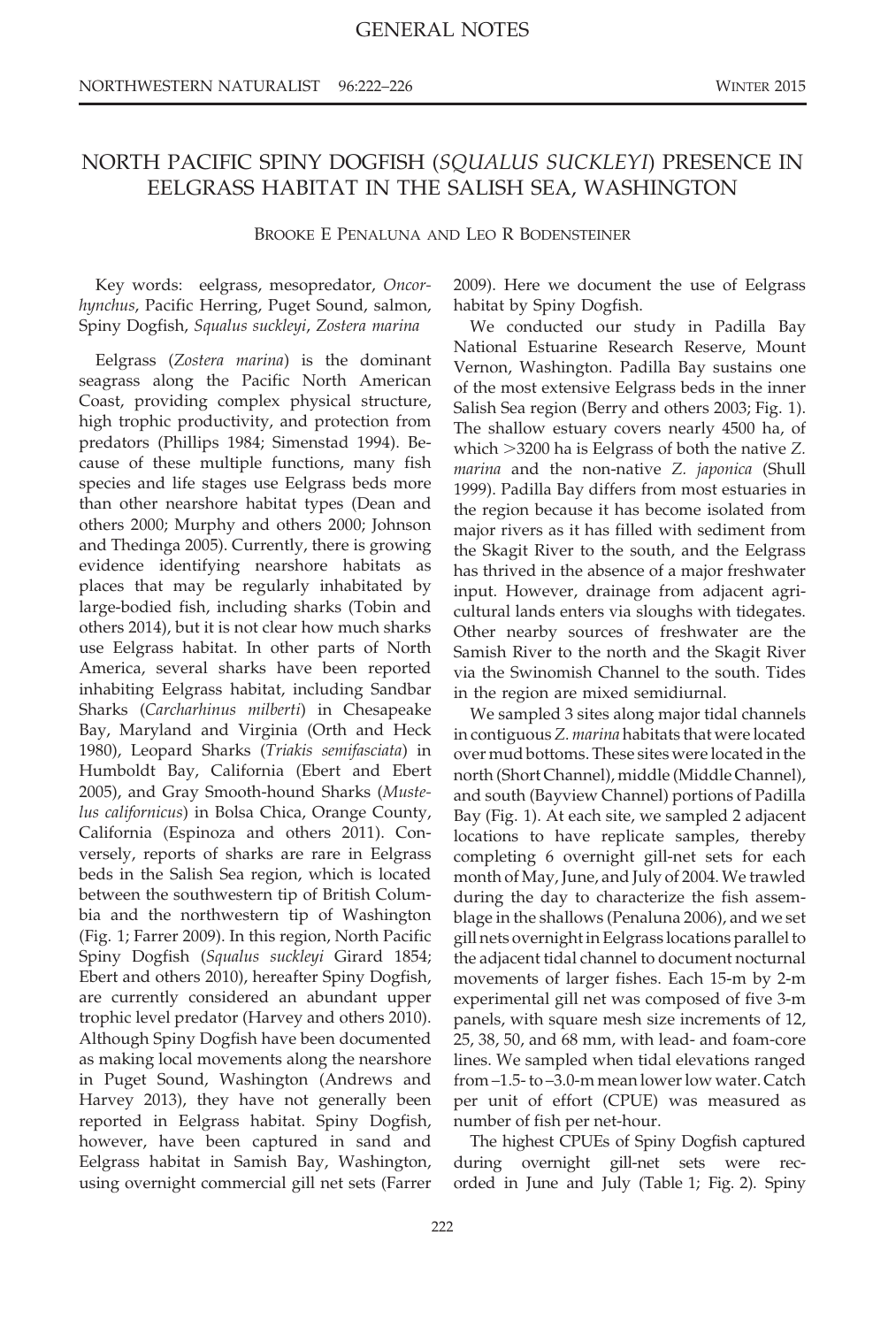

FIGURE 1. Padilla Bay habitat map distinguishing ground cover types of Zostera marina Eelgrass, Z. japonica Eelgrass, and intertidal sand and mud, with its location in the greater Salish Sea region. Habitat types were determined by aerial photos taken on 14–15 July 1996 in Puget Sound, Washington (modified from Shull 1999).

Dogfish are the largest predatory fish in Padilla Bay, and they are also the largest among fishes reported in other studies of nearshore habitat for the Salish Sea region (Miller and others 1977; Fresh 1979; Simenstad and others 1988; Simenstad 1994; Micucci 2000; Hosack and others 2006). They are a mobile, transitory mesopredator known to inhabit nearshore estuarine environments with higher salinities (NOAA 1990) and water temperature in the range of  $8$  to  $12^{\circ}$ C (Andrews and

Harvey 2013). Some sharks, such as Gray Smoothhound Sharks, use Eelgrass beds seasonally in Bolsa Chica (Espinoza and others 2011), while others are year-round residents, such as the Leopard Sharks in Elkhorn Slough, California (Carlisle and Starr 2009).

Forays by Spiny Dogfish into shallower waters are likely limited to nighttime (NOAA 1990), suggesting that they may not use Eelgrass habitat during the day or may use Eelgrass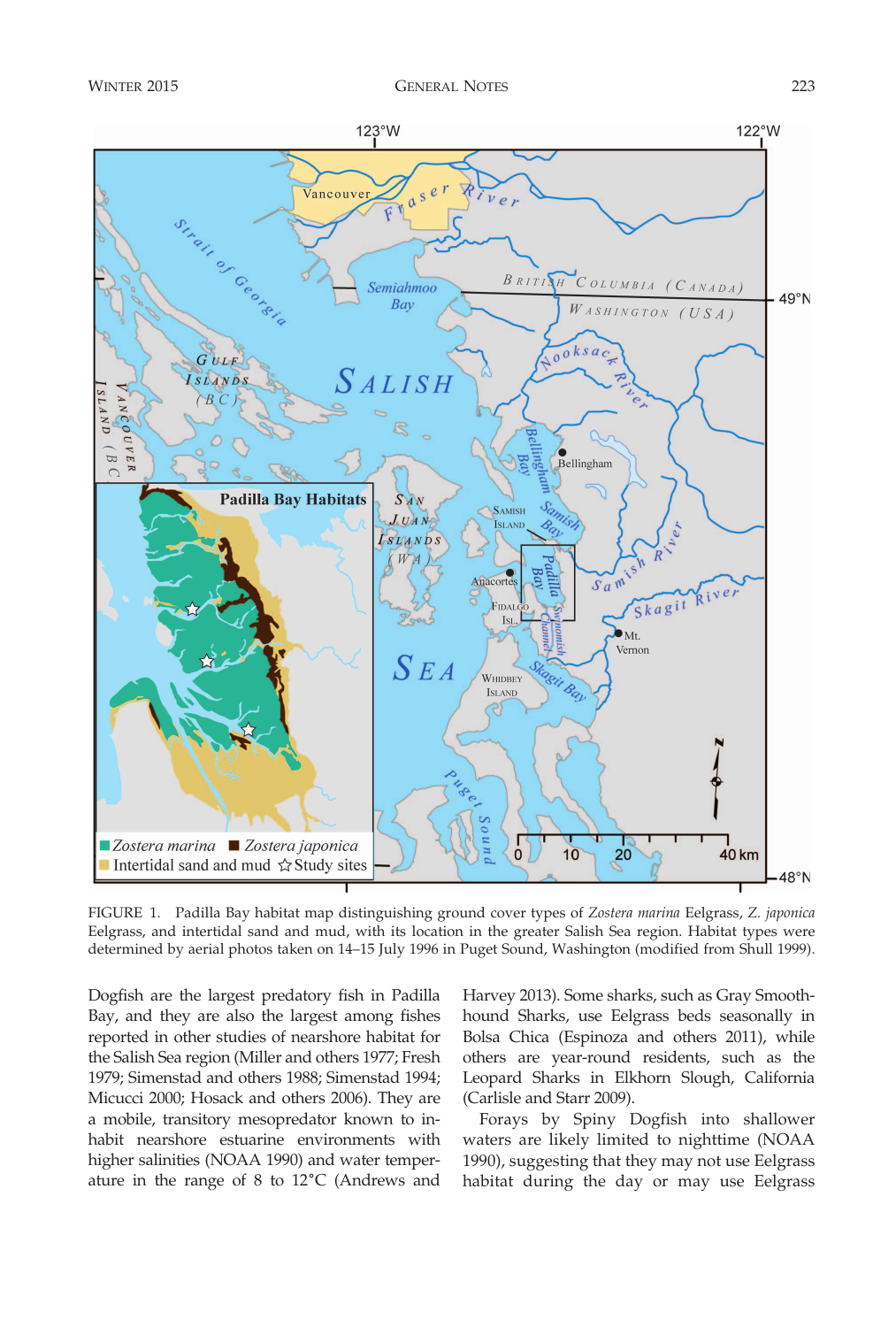| <b>Species</b>                                    | May             | <i>lune</i>      | July          |
|---------------------------------------------------|-----------------|------------------|---------------|
| North Pacific Spiny Dogfish (Squalus suckleyi)    | $7(750-851)$    | $60(685 - 1000)$ | 64 (640-1010) |
| Shiner Perch (Cymatogaster aggregata)             | $233(72 - 152)$ | $36(46-154)$     | $12(85-125)$  |
| Snake Prickleback (Lumpenus sagitta)              |                 |                  | $3(235-285)$  |
| English Sole (Parophrys vetulus)                  |                 |                  | 1(104)        |
| Starry Flounder (Platichthys stellatus)           |                 | 1(410)           | $5(385-485)$  |
| Pacific Staghorn Sculpin (Leptocottus armagus)    | $7(110-181)$    | $12(110-176)$    | $22(105-235)$ |
| Whitespotted Greenling (Hexagrammos stelleri)     |                 | 1(170)           | 1(105)        |
| Great Sculpin (Myoxocephalus polyacanthocephalus) | 1(132)          |                  |               |
| Pacific Herring (Clupea pallasii)                 | $12(171-232)$   |                  |               |
| Pile Perch (Rhacochilus vacca)                    | $3(82 - 272)$   |                  | $2(150-290)$  |
| Surf Smelt (Hypomesus pretiosus)                  | $11(92 - 180)$  |                  |               |

TABLE 1. Catch per unit effort and fish size (total length in mm) for fishes captured by overnight gill net sets in 2004. Fish size ranges are from minimum to maximum values and are noted in parentheses.

habitat differently between day and night. Deployment of gill nets overnight has been the only successful method documented for capturing Spiny Dogfish in Eelgrass beds (this study; Farrer 2009). Previous studies in Eelgrass beds of Padilla Bay using daytime gill-net sets did not capture Spiny Dogfish (Fresh 1979; Simenstad and others 1988; Micucci 2000; Penaluna 2006). In support of our finding, Brown Smoothhound Sharks (Mustelus henlei) are most active at night compared to day (Campos and others 2009), and Gray Smooth-hound Sharks are most often found in Eelgrass habitat at night (Espinoza and others 2011). All other fishes captured in overnight gill-net sets (Table 1) were also captured during daytime netting (Penaluna 2006).

We captured Spiny Dogfish of both sexes, and based on their size distribution it is likely that they were individuals reaching or at sexual maturity (Jones and Geen 1977). Based on more than 131 specimens, females tended to be larger and less abundant than males (Fig. 2). Females ( $n$  $= 17$  in June,  $n = 23$  in July) measured 640- to 1010-mm total length and comprised one-third of the sample, while males  $(n = 43$  in June,  $n = 41$  in July) ranged from 660 to 860 mm. In the nearby Strait of Georgia, British Columbia, lengths of Spiny Dogfish at 50% maturity were 935 mm for females and 785 mm for males (Jones and Geen 1977). Accordingly, it is possible that Eelgrass beds are used as a nursery area (Heupel and others 2007), and immature sharks are staying near their birthing grounds until they mature. Some female sharks in Padilla Bay may also have been staging in early summer to prepare for parturition, which has been shown to occur from September to January in the Strait of Georgia (Jones and Geen 1977). Based on the size distribution in our study, we did not capture young-of-year sharks (Jones and Geen 1977).

Spiny Dogfish may use Eelgrass habitat because it offers increased prey availability and protection from larger predators. For example, in Tomales Bay, California, Brown Smooth-hound Sharks exhibit behaviors that could be attributed to avoidance of predatory Sevengill Sharks (Notorynchus cepedianus) or increased access to productive foraging areas during higher tides (Campos and others 2009). Spiny Dogfish are opportunistic predators feeding on pelagic and benthic prey (Reum and Essington 2008), and, hence, it is possible that they enter Eelgrass beds at night during high tide to forage when other fish and invertebrates are available in both mud and Eelgrass habitats. For example, based on their movement patterns, Gray Smooth-hound Sharks seem to forage at night likely accessing prey items that are more abundant in Eelgrass habitats (Espinoza and others 2011). Although salmon are considered a very small portion of the diet of Spiny Dogfish (Jones and Geen 1977), we attribute occasional depredation in our gill nets, including an adult Chinook Salmon (Oncorhynchus tshawytscha), to feeding by them (Beamish and others 1992; Schari and others 2000).

In conclusion, given the relatively high abundance of Spiny Dogfish in months with warmer water temperatures (June and July) as reported in this study, it is reasonable to consider that this species is an important component of the fish assemblage and thus, part of the food web associated with Eelgrass beds of Padilla Bay. Likely, Spiny Dogfish occupy a similar ecological role as an upper trophic level predator as do other shark species in other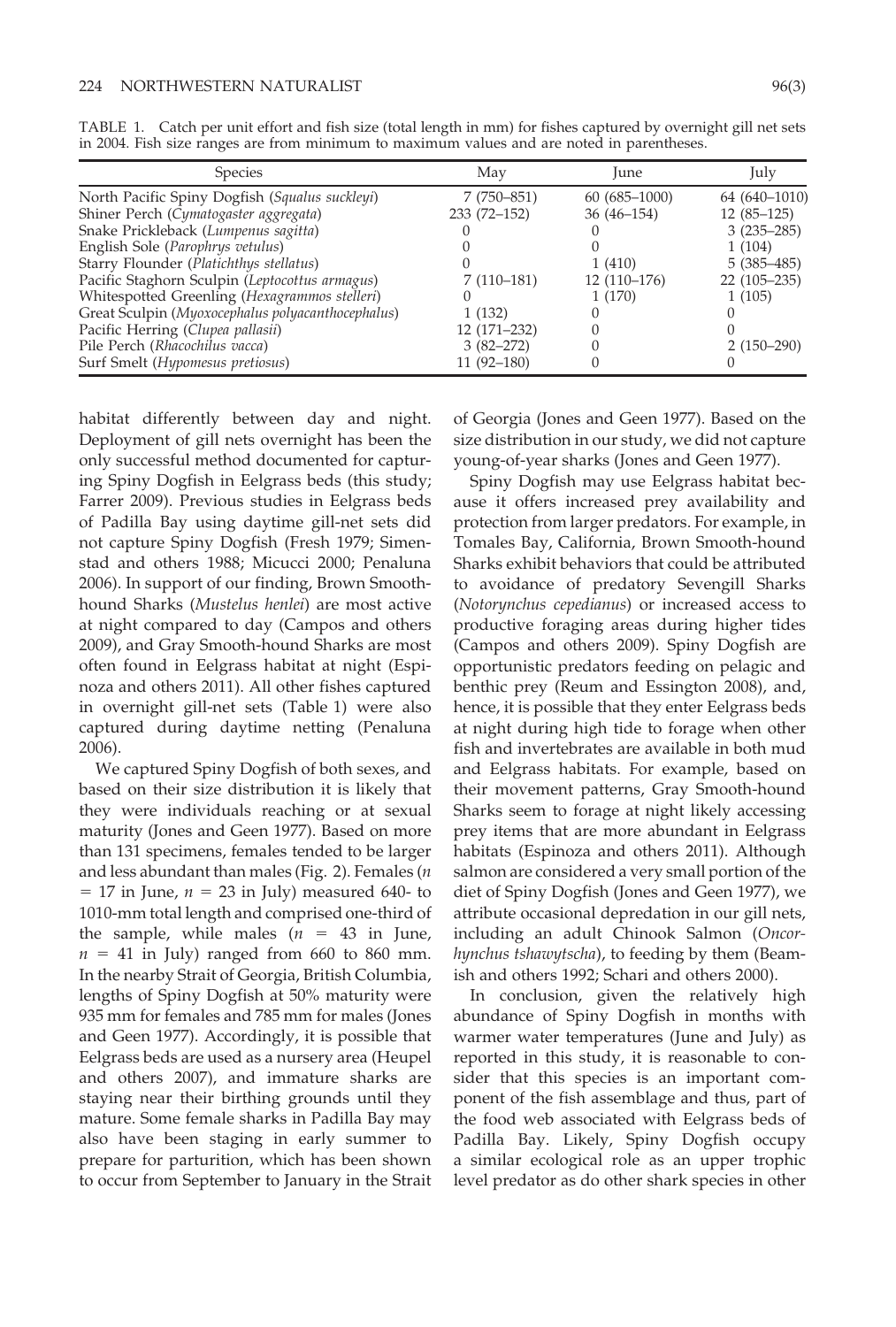$40$ 35

30

Number of fish 25 20 15 10 5  $\mathbf{0}$ 650 700 750 800 850 900 950  $1000\,$ 1050

 $b_{950}$ 900

850

Jun

Month

Jul

Mean total length (mm)



Ronnenberg provided graphical assistance. The Washington Department of Ecology provided funding through a Padilla Bay National Estuarine Research  $\Box$  male  $\blacksquare$  female Reserve Research Assistantship to BEP. Shannon Point Marine Center at Western Washington University provided boat support. Fish collections were authorized by an ESA scientific research permit 1459. The use of trade or firm names is for reader information only and does not constitute endorsement of any product or service by the US Government.

## LITERATURE CITED

- ANDREWS KS, HARVEY CJ. 2013. Ecosystem-level consequences of movement: Seasonal variation in the trophic impact of a top predator. Marine Ecology Press Series 473:247–260.
- BEAMISH RJ, THOMSON BL, MCFARLANE GA. 1992. Spiny Dogfish predation on Chinook and Coho Salmon and the potential effects on hatcheryproduced salmon. Transactions of the American Fisheries Society 121:444–455.
- BERRY HD, SEWELL AT, WYLLIE-ECHEVERRIA S, REEVES BR, MUMFORD JR TF, SKALASKI JR, ZIMMERMAN RC, ARCHER J. 2003. Puget Sound submerged vegetation monitoring project 2000–2002 monitoring report. Olympia, WA: Washington Department of Natural Resources Nearshore Habitat Program. 60 p.
- CAMPOS BR, FISH MA, JONES G, RILEY RW, ALLEN PJ, KLIMLEY PA, CECH JR JJ, KELLY JT. 2009. Movements of Brown Smooth-hounds, Mustelus henlei, in Tomales Bay, California. Environmental Biology of Fishes 85:3–13.
- CARLISLE AB, STARR RM. 2009. Habitat use, residency, and seasonal distribution of female Leopard Sharks Triakis semifasciata in Elkhorn Slough, California. Marine Ecology Progress Series 380:213–228.
- DEAN TA, HALDORSON L, LAUR DR, JEWETT SC, BLANCHARD A. 2000. The distribution of nearshore fishes in kelp and Eelgrass communities in Prince William Sound, Alaska: Associations with vegetation and physical habitat characteristics. Environmental Biology of Fishes 57:271–287.
- EBERT DA, EBERT TB 2005. Reproduction, diet and habitat use of Leopard Sharks, Triakis semifasciata (Girard), in Humboldt Bay, California, USA. Marine and Freshwater Research 56:1089–1098.
- EBERT DA, WHITE WT, GOLDMAN KJ, COMPAGNO LJV, DALY-ENGEL TS, WARD RD. 2010. Resurrection and redescription of Squalus suckleyi (Girard, 1854) from the North Pacific, with comments on the Squalus acanthias subgroup (Squaliformes: Squalidae). Zootaxa 2612:22–40.
- ESPINOZA M, FARRUGIA TJ, LOWE CG. 2011. Habitat use, movements and site fidelity of the Gray Smooth-hound Shark (Mustelus californicus Gill 1863) in a newly restored southern California



Total length (mm)

 $\diamond$  unknown

 $\bullet$  male

 $\bullet$  female

intact Eelgrass beds of the Pacific coast of North America. Although it is still unclear why many sharks use Eelgrass habitat, it seems that this habitat provides a broad range of ecological benefits for them, including refuge from larger predators, and enhanced reproduction, parturition, growth, and foraging (Tobin and others 2014). Currently there is widespread recognition of the conservation value of Eelgrass beds as nursery areas for juvenile fishes. Here, we provide empirical evidence that these habitats are used by sharks and we suggest that Eelgrass habitat ecologically supports a broader range of the fish assemblage than previously acknowledged. This study represents an initial contribution in documenting the use of Eelgrass beds by Spiny Dogfish, and we encourage future studies that elucidate the ecological role of this mesopredator in nearshore habitat dominated by Eelgrass.

Acknowledgments.—S Meyer and J Kallis provided assistance with field work. J Orr, R Hoffman, and an anonymous reviewer provided helpful comments. K